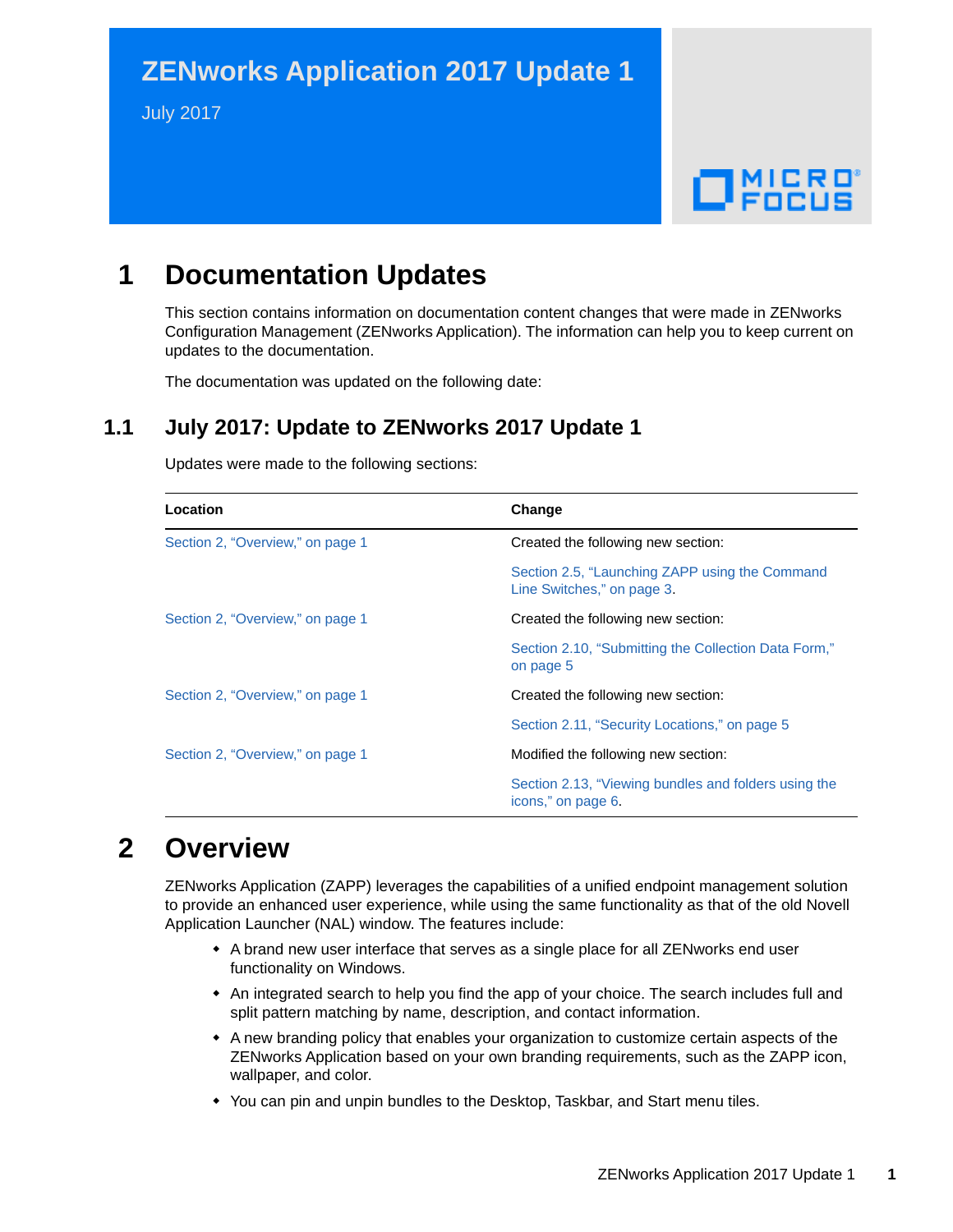- An improved user experience, including:
	- Providing remote assistance to end users from the ZAPP window. You do not need to go to the ZENworks system tray icon, you can click the menu from ZAPP itself to request remote assistance.

This document includes the following:

- [Section 2.1, "Launching ZAPP," on page 2](#page-1-0)
- [Section 2.2, "Logging into ZENworks," on page 3](#page-2-1)
- [Section 2.3, "Launching help," on page 3](#page-2-2)
- [Section 2.4, "About ZENworks," on page 3](#page-2-3)
- [Section 2.5, "Launching ZAPP using the Command Line Switches," on page 3](#page-2-0)
- [Section 2.6, "Launching Technician Application," on page 5](#page-4-2)
- [Section 2.7, "Refreshing the Agent," on page 5](#page-4-3)
- [Section 2.8, "Checking for Updates," on page 5](#page-4-4)
- [Section 2.9, "Changing the Password," on page 5](#page-4-5)
- [Section 2.10, "Submitting the Collection Data Form," on page 5](#page-4-0)
- [Section 2.11, "Security Locations," on page 5](#page-4-1)
- [Section 2.12, "Searching bundles and folders," on page 6](#page-5-1)
- [Section 2.13, "Viewing bundles and folders using the icons," on page 6](#page-5-0)
- [Section 2.14, "Viewing the bundle progress status," on page 6](#page-5-2)
- [Section 2.15, "Requesting for remote assistance," on page 6](#page-5-3)
- [Section 2.16, "Viewing and using the bundle actions," on page 7](#page-6-0)
- [Section 2.17, "Cleaning up the Bundle Shortcuts," on page 7](#page-6-2)
- [Section 2.18, "Accessing options through shortcuts," on page 7](#page-6-1)
- [Section 2.19, "Important information about bundles behavior in Windows 7 Start menu," on](#page-7-0)  [page 8](#page-7-0)

#### **IMPORTANT**

- If NALWIN is configured as **Shell**, then during upgrade ZAPP will replace NALWIN.
- Administrator can enable or disable the **Refresh**, **Progress status**, **Sign in, Technician Application**, **ZENworks icon**, and **Remote assistance** options for users to access.

#### <span id="page-1-0"></span>**2.1 Launching ZAPP**

You can launch ZAPP by using any of the following options:

- Click the **ZENworks** icon from the system tray.
- **Start** > **Novell ZENworks** > **ZENworks Application**.
- **Start** > **Run** and then type zapp-launcher.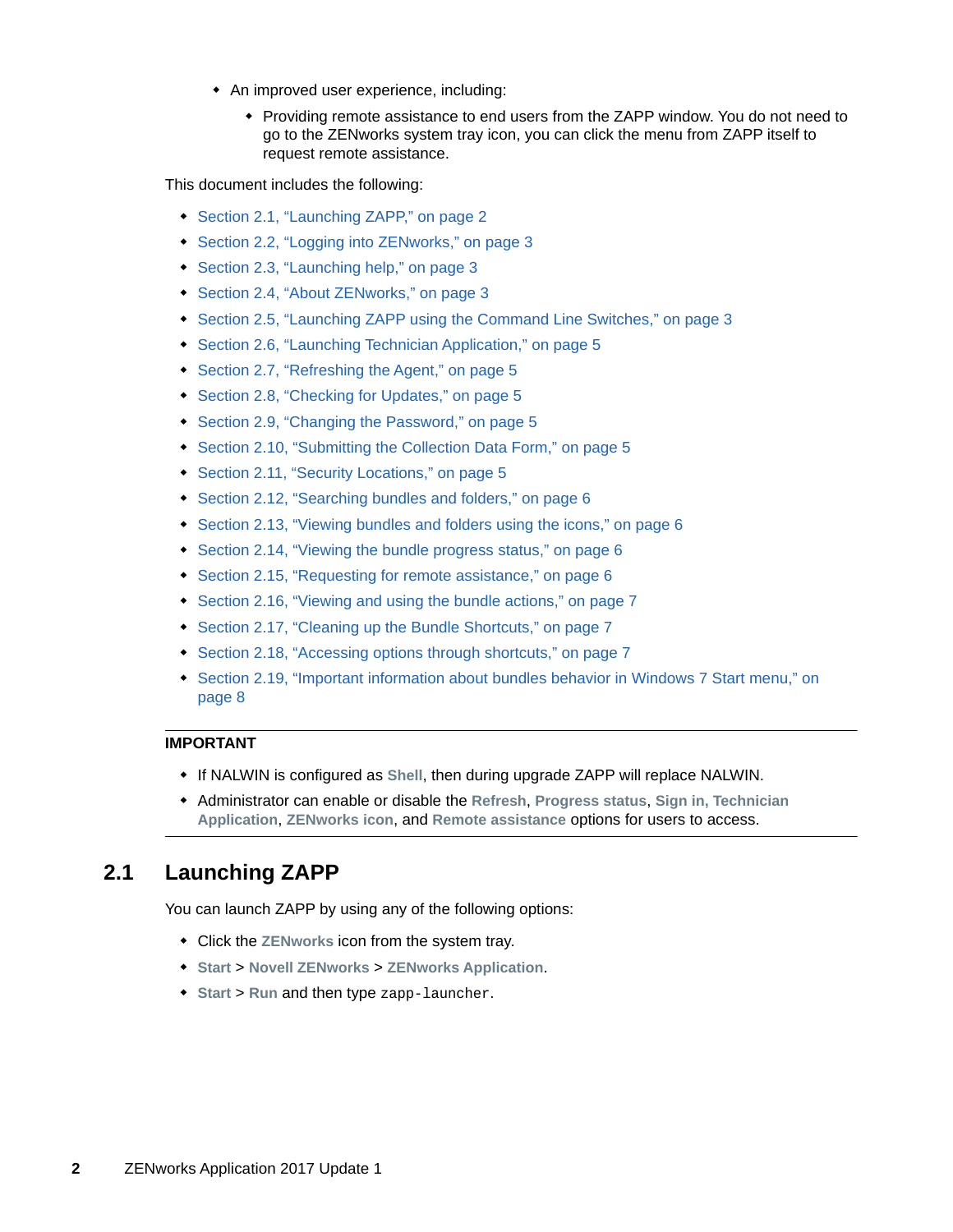## <span id="page-2-1"></span>**2.2 Logging into ZENworks**

To log into ZENworks:

- Right-click the **ZENworks** icon and click **Sign in**.
- Select the **Hamburger** menu and click **Sign in.**

## <span id="page-2-2"></span>**2.3 Launching help**

You can launch ZAPP help by using any of the following options:

- Select the **Hamburger** menu and click **Help.**
- On the system tray, right-click the **ZENworks** icon and click Help.

#### <span id="page-2-3"></span>**2.4 About ZENworks**

You can view ZENworks details such as build version, agent version, configuration location, device name, and user name:

Select the **Hamburger** menu and click **About ZENworks.**

## <span id="page-2-0"></span>**2.5 Launching ZAPP using the Command Line Switches**

Open the command prompt and execute the zapp-launcher command. By default, ZAPP-Launcher is started from the **Run** registry keys.

For example: To disable the **Close** option for ZAPP, append the /s option to the following registry keys:

For 32-bit Operating Systems:

[HKEY\_LOCAL\_MACHINE\SOFTWARE\Microsoft\Windows\CurrentVersion\Run]

```
"ZAPP"="C:\Program Files (x86)\Novell\Zenworks\bin\zapp-launcher.exe /runonce /s
```
#### Or

```
"ZAPP"=""%zenworks_home%\bin\zapp-launcher.exe /runonce /s"
```
Registry key Type: REG\_EXPAND\_SZ

#### For 64-bit Operating Systems:

```
[HKEY_LOCAL_MACHINE\SOFTWARE\WOW6432Node\Microsoft\Windows\CurrentVersion\Run]
```

```
"ZAPP"="C:\Program Files (x86)\Novell\Zenworks\bin\zapp-launcher.exe /runonce /s
```
#### Or

"ZAPP"=""%zenworks\_home%\bin\zapp-launcher.exe /runonce /s"

Registry key Type: REG\_EXPAND\_SZ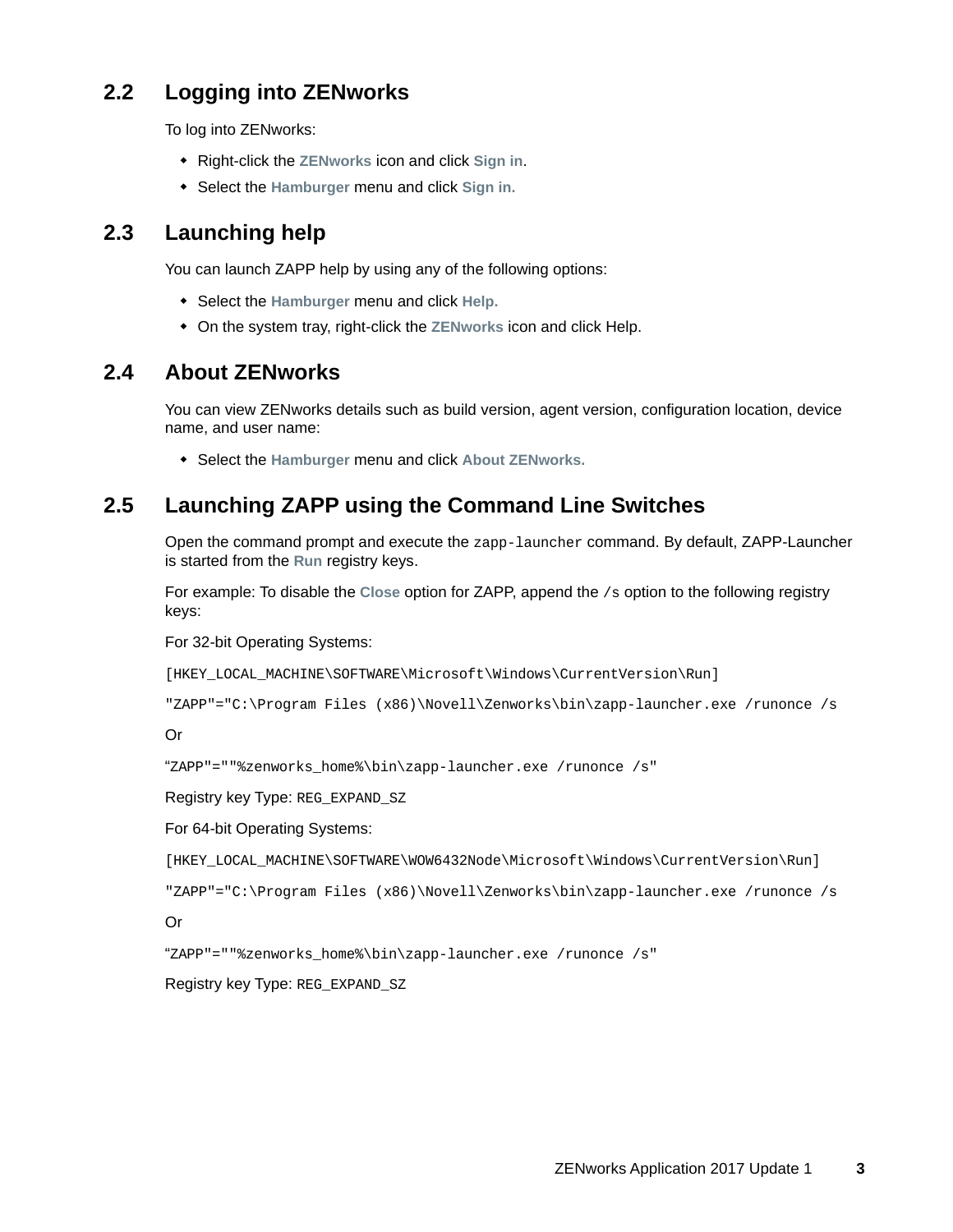#### **IMPORTANT**

- If ZAAP is already running and you want to launch it again with other command line parameters, kill all instances of ZAAP and then execute zapp-launcher with the new parameters.
- Command line parameters set before an agent update is retained after agent is updated.

The following command line switches can be used when starting the ZENworks Application Window using zapp-launcher:

| <b>Switch</b>                 | <b>Description</b>                                                                                                                                                          |
|-------------------------------|-----------------------------------------------------------------------------------------------------------------------------------------------------------------------------|
| $/$ ?                         | Displays Help. If ZAPP is launched with invalid<br>parameters, help is displayed.                                                                                           |
| Example: zapp-launcher /?     |                                                                                                                                                                             |
| /max                          | Displays the ZENworks Application window maximized                                                                                                                          |
| Example: zapp-launcher /max   | when first loaded, overriding the window state (size<br>and position) that was saved when exiting the previous<br>ZENworks Application window session.                      |
| /min                          | Displays the ZENworks Application window minimized                                                                                                                          |
| Example: zapp-launcher /min   | when first loaded, overriding the window state (size<br>and position) that was saved when exiting the previous<br>ZENworks Application window session.                      |
| /norm                         | Displays the ZENworks Application window in its                                                                                                                             |
| Example: zapp-launcher / norm | original state when first loaded, and maintains the<br>window state (size and position) that was saved when<br>exiting the previous ZENworks Application window<br>session. |
| /runonce                      | This command is used for internal purposes and it is                                                                                                                        |
|                               | located at<br>HKLM\SOFTWARE\Microsoft\Windows\CurrentVer<br>sion\Run. Ensure that you do not delete it.                                                                     |
| /s                            | Enables the ZENworks Application window to behave                                                                                                                           |
| Example: zapp-launcher /s     | like the Windows shell. For example, on the<br>Hamburger menu, the standard Windows Power<br>Options are displayed. The Close option is not<br>available.                   |
|                               | This is not a true replacement for the Windows shell. If<br>users minimize the ZENworks Application window,<br>they have access to the normal desktop.                      |
| /d                            | Displays the ZENworks Application window without the<br>Help option on the Hamburger menu and System Tray.                                                                  |
| Example: zapp-launcher /d     | So, you cannot view the help.                                                                                                                                               |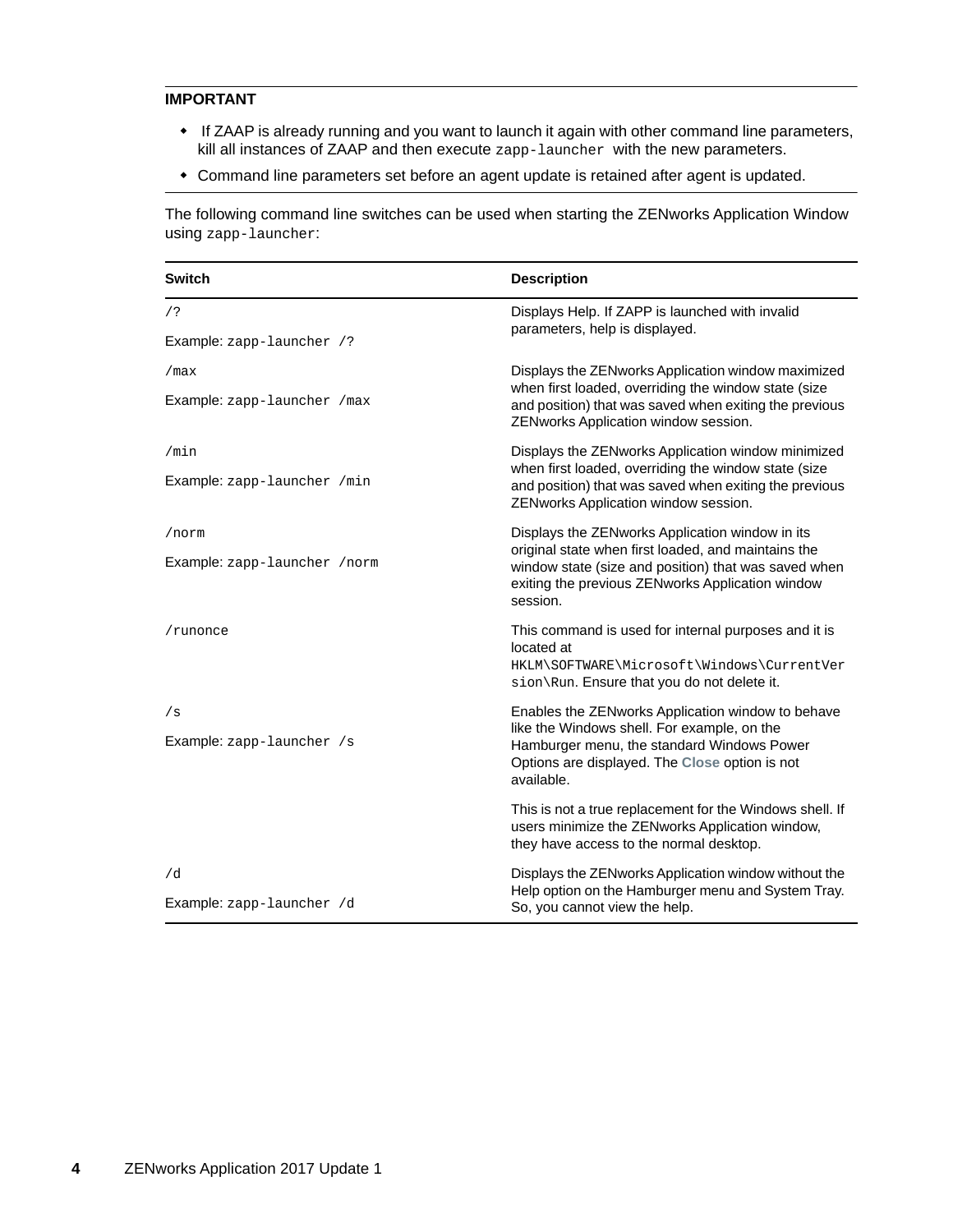## <span id="page-4-2"></span>**2.6 Launching Technician Application**

From the ZENworks 2017 release the **Show Properties** menu is renamed as **Technician Application**.

To launch Technician Application:

**1** Right-click the **ZENworks** icon and click **Technician Application**.

#### <span id="page-4-3"></span>**2.7 Refreshing the Agent**

You can refresh the agent by using any of the following options:

- Select the **Hamburger** menu and click **Refresh**.
- Click the **Refresh** icon in the status bar.
- Right-click the **ZENworks** icon and click **Refresh.**

#### <span id="page-4-4"></span>**2.8 Checking for Updates**

You can check for any ZENworks software updates by using the following option:

Right-click the **ZENworks** icon and click **Check for Updates**.

In case of server class machines the **Check for Updates** option is displayed if the active session is a console session (it is not allowed in Remote Desktop Protocol (RDP) of server class machines as multiple users can log in and this option can affect the other sessions). So, if the user logs out from the console session and logs in with RDP, the process is launched and the menu is not displayed.

#### <span id="page-4-5"></span>**2.9 Changing the Password**

You can change the password by performing the following:

- **1** Right-click the **ZENworks** icon and click **Change Password.**
- **2** On the Change eDirectory Password page, specify the following information:
	- **Old Password:** The current password.
	- **New Password and Confirm Password:** The new password for logging into the application.
- **3** Click **OK**.

#### <span id="page-4-0"></span>**2.10 Submitting the Collection Data Form**

To schedule regular inventory scans on your device, your administrator creates a collection data form to gather additional information from you. The information requested in the data form is determined by your administrator.

To specify the data:

- **1** Right-click the **ZENworks** icon and click **Collection Data Form.**
- **2** Specify the required information and click **Submit**.

#### <span id="page-4-1"></span>**2.11 Security Locations**

The current security location determines the security policies being applied to your device. It will be available if an administrator has configured.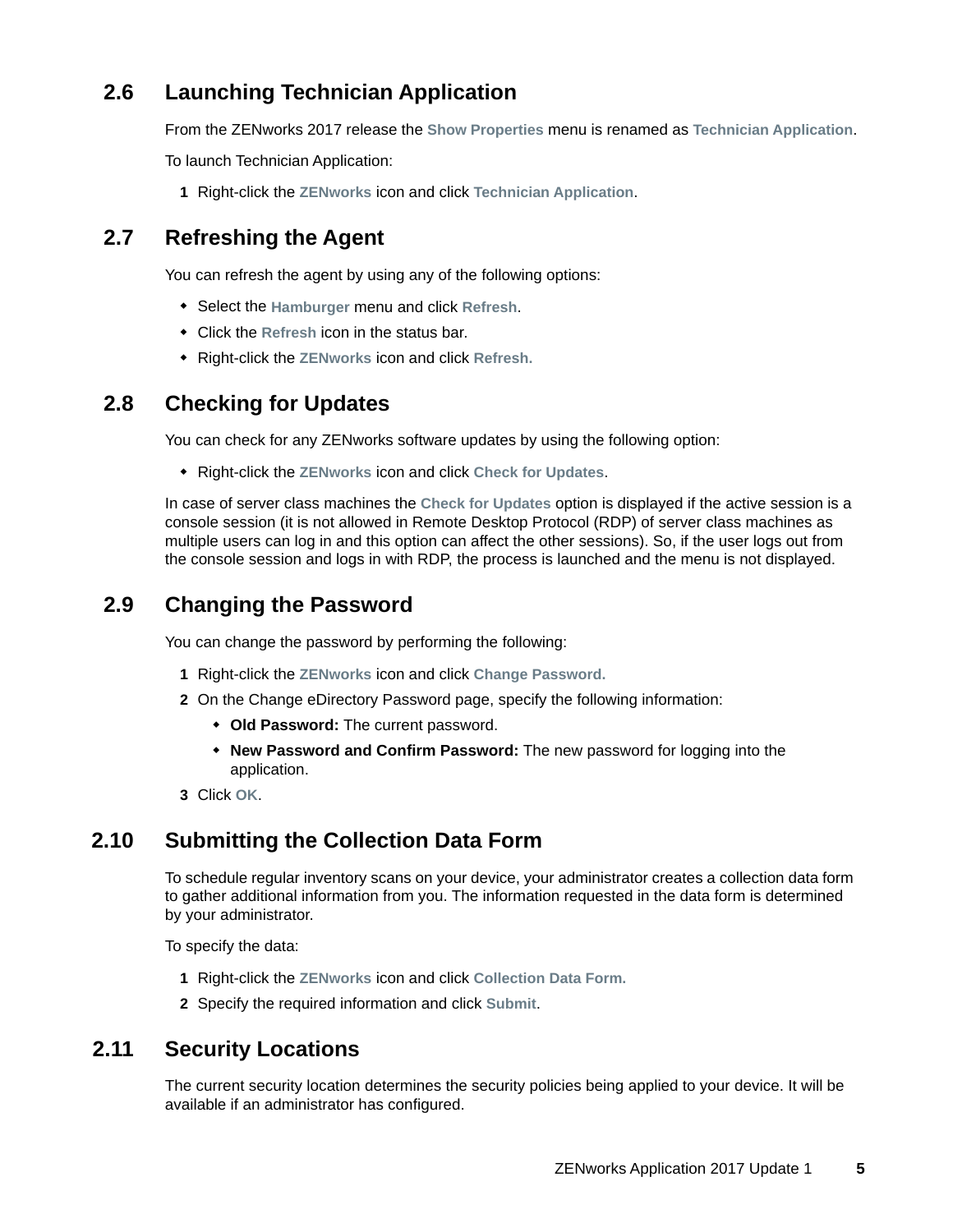#### **2.11.1 Viewing the Current Security Location**

To view the current location:

**1** Right-click the **ZENworks** icon, click **Security Location**.

The current location is identified by a check mark.

#### **2.11.2 Changing Security Locations**

You can change security locations only if additional locations are available.

When you change security locations, the ZENworks Agent applies the security policies associated with the new location. You should exercise caution when manually changing locations to ensure that you do not compromise your system's security.

**1** Right-click the **ZENworks** icon in the notification area, click **Security Location**, then click the new location.

#### <span id="page-5-1"></span>**2.12 Searching bundles and folders**

The Search option enables you to search the required bundles and folders with name, description, and contact information. Even if a particular folder is selected the search is performed across the application.

#### <span id="page-5-0"></span>**2.13 Viewing bundles and folders using the icons**

The following views are available:

- $\cdot$   $\boxed{\Box\Box}$ : Icon View displays icons of bundles and folders.
- $\cdot \equiv$  Detailed View displays folders and bundle information such as name, version, and status. You can sort the bundle as required.
- $\bullet$   $\overline{\mathbb{H}}$ : Toggle Tree View displays and hides the left pane folder view.

#### <span id="page-5-2"></span>**2.14 Viewing the bundle progress status**

From the ZENworks 2017 release, the **Show Progress** menu is renamed as **View Progress.**

To view the bundle progress status:

**1** Select the **Hamburger** menu and click **View Progress.**

In the **Progress Status** you can retry on bundle failure, pause and resume while downloading bundle content.

You can also clear the bundle progress by right-clicking the progress status and click **Clear**.

#### <span id="page-5-3"></span>**2.15 Requesting for remote assistance**

To request the remote assistance from an administrator:

- **1** Select the **Hamburger** menu and click **Remote assistance.**
- **2** In the **Request Session**, specify connection details and then click **Request**.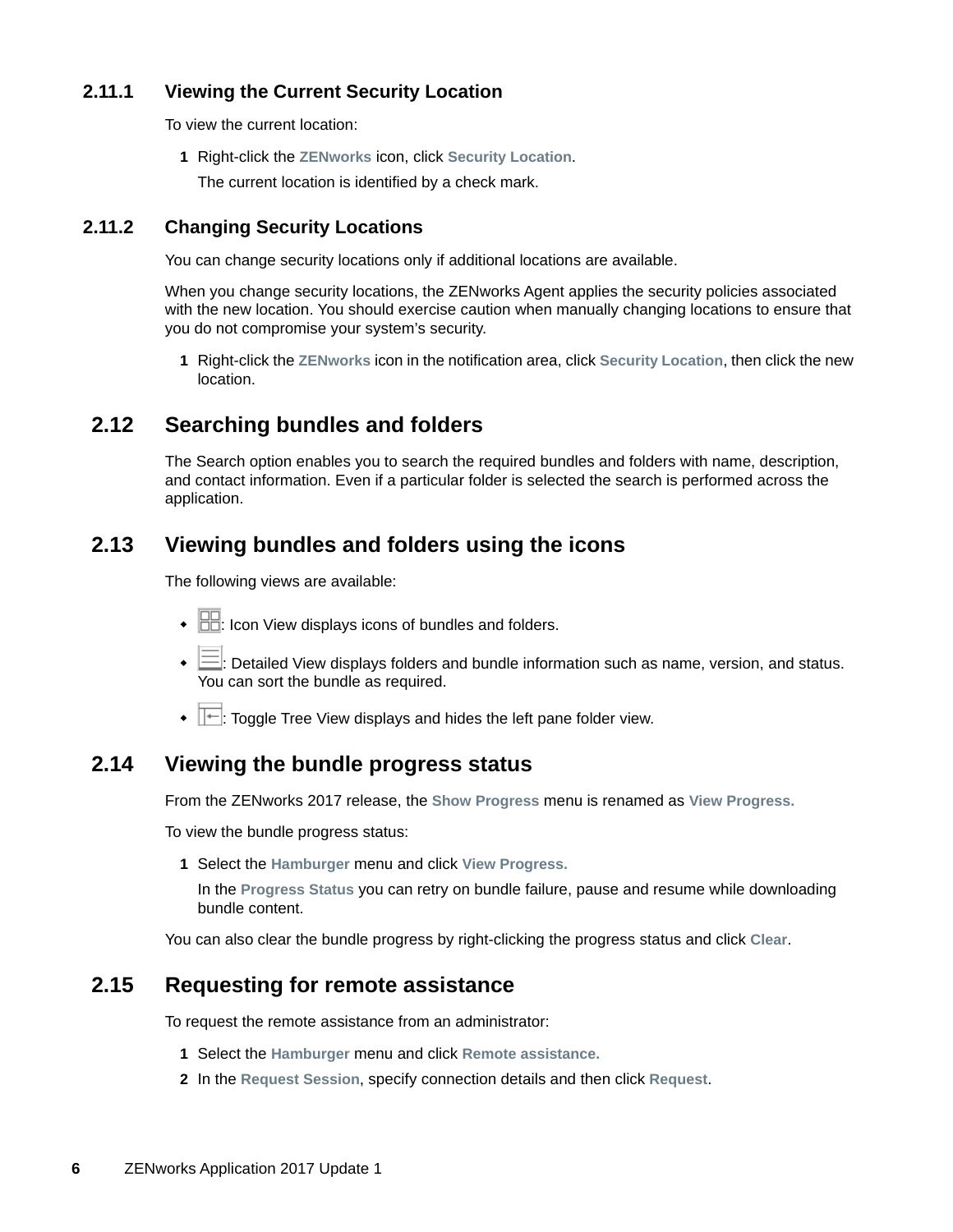## <span id="page-6-0"></span>**2.16 Viewing and using the bundle actions**

To view and use the bundle actions:

- **1** Select a bundle and right-click.
	- **Open:** Performs install and launch actions. If any install action set is specified in a bundle, then it installs else it executes launch action set, if specified.
	- **Repair:** Re-runs the install action set. This option is enabled only if a bundle has the install action. This is same as **Verify** in NAL.
	- **Uninstall:** If this option is enabled for a bundle it will undo the install actions. This option is enabled only if administrator has configured the uninstall action.
	- **Send to Desktop:** Creates a shortcut of bundle on the Desktop.
	- **Pin to Start:** Pins the bundle to the Start.
	- **Pin to Taskbar:** Pins the bundle to the Taskbar.
	- **Remove from Desktop:** Removes the bundle from the Desktop.
	- **Unpin from Start:** Unpins the bundle from the Start.
	- **Unpin from Taskbar:** Unpins the bundle from the Taskbar.
	- **Properties:** Displays bundle details such as name, status, description, contacts, and failure messages in case of system requirements failure.

**IMPORTANT:** The **Pin** and **Unpin** options are not displayed for a location if the bundle is already assigned to the same location by the administrator. Start and taskbar options are not displayed if the administrator sets the **Allow the end user to pin bundles** option as **No** or **Unconfigured** in the ZENworks Explorer Configuration Policy (ZECP) or if there are no ZENworks Explorer Configuration Policies.

#### <span id="page-6-2"></span>**2.17 Cleaning up the Bundle Shortcuts**

To clean up the bundle shortcuts that are created by a ZENworks user:

- **1** Select the **Hamburger** menu and click **Cleanup user settings**.
- **2** In the Warning window, select **Yes**.

#### **IMPORTANT**

- If a ZENworks user is logged in, then the bundle shortcuts created by the current user and the device user will be cleaned up.
- If a ZENworks user is not logged in, then the bundle shortcuts created by the device user will be cleaned up.

#### <span id="page-6-1"></span>**2.18 Accessing options through shortcuts**

You can use the following shortcuts:

- **Tab:** To navigate between panes (Toggle Tree View, Icon View, and Detailed View), folders, and bundles. After an element is highlighted, press **Enter** to perform the related operation.
- **Shift + Tab:** To navigate through the Hamburger menu, Toggle Tree View, Icon View, Detailed View, Properties, Progress status, and Status bar.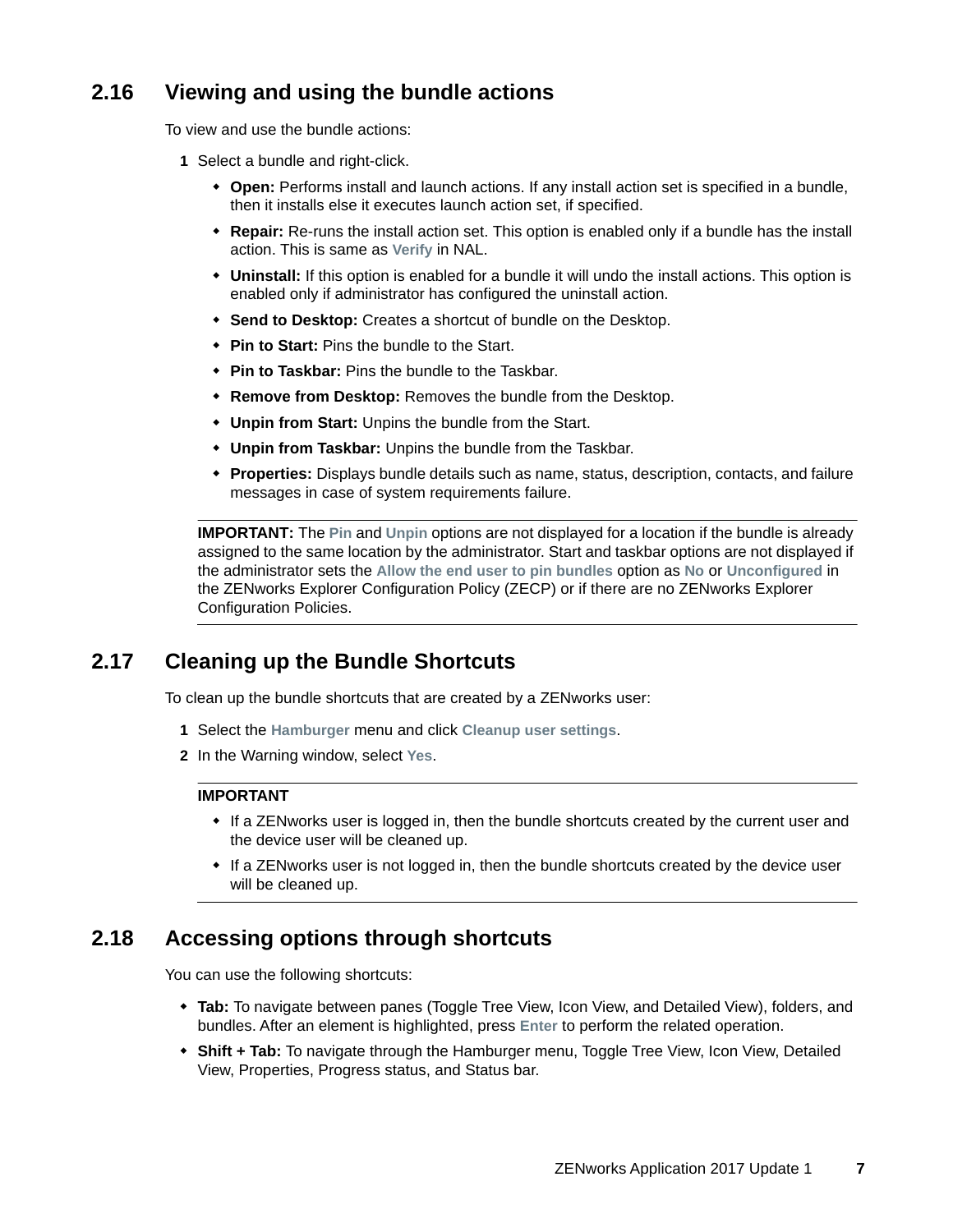**NOTE:** The **Tab** and **Shift + Tab** keys enable you to navigate forward and back respectively.

- **Arrow Keys:** To navigate through folders and bundles.
- **Ctrl + Shift:** Use the following keys for different views:
	- Ctrl + shift + 1 Toggle Tree View
	- Ctrl + shift + 2 Icon View
	- $\bullet$  Ctrl + shift + 3 Detailed View
- **Ctrl + F:** Go to the **Search** window.

## <span id="page-7-0"></span>**2.19 Important information about bundles behavior in Windows 7 Start menu**

If a bundle is pinned to the **Start** menu and if you launch the bundle, the bundle will get pinned to the recently used items.

# **3 Troubleshooting**

#### **3.1 When the response time between ZAPP and ZENworks Agent exceeds an error message is displayed**

When the response time between ZAPP and ZENworks exceeds the default value of 5 minutes, the following error message is displayed:

ZENworks Application Launcher failed to authorize. Please restart. If the problem persists, please contact system administrator.

Workaround: Increase the ZENworks agent response time:

- 1 Go to %zenworks\_home%\logs\LocalStore
- **2** Open the zmd-messages.log file.
- **3** Search for The request took longer than expected to reach the server. The time delay was X ms, where X ms is the value.
- **4** Increase the ZENworks agent response time:
	- **4a** Go to HKLM\Software\Novell\ZCM
	- **4b** Create the MAX\_REQUEST\_DELAY registry.
	- **4c** Specify the time in milliseconds.

For example, if you want to delay for 10 seconds, then specify the time as 10000.

#### **3.2 The ZAPP logs are not getting zipped when ZAPP reaches the maximum size**

In ZAPP, the zapp. <username>. log rollover files are created after reaching the maximum size. However, the  $\log z$  zip files are not created for these rollover files due to some zip-creation issues.

The latest file is named as  $z$ app<username>. log and the name of the oldest file is appended with the largest number.

Workaround: None. Ensure that you do not change the "zippedArchive" property value to true in the logger.json file (located at %zenworks\_home%/zapp/conf).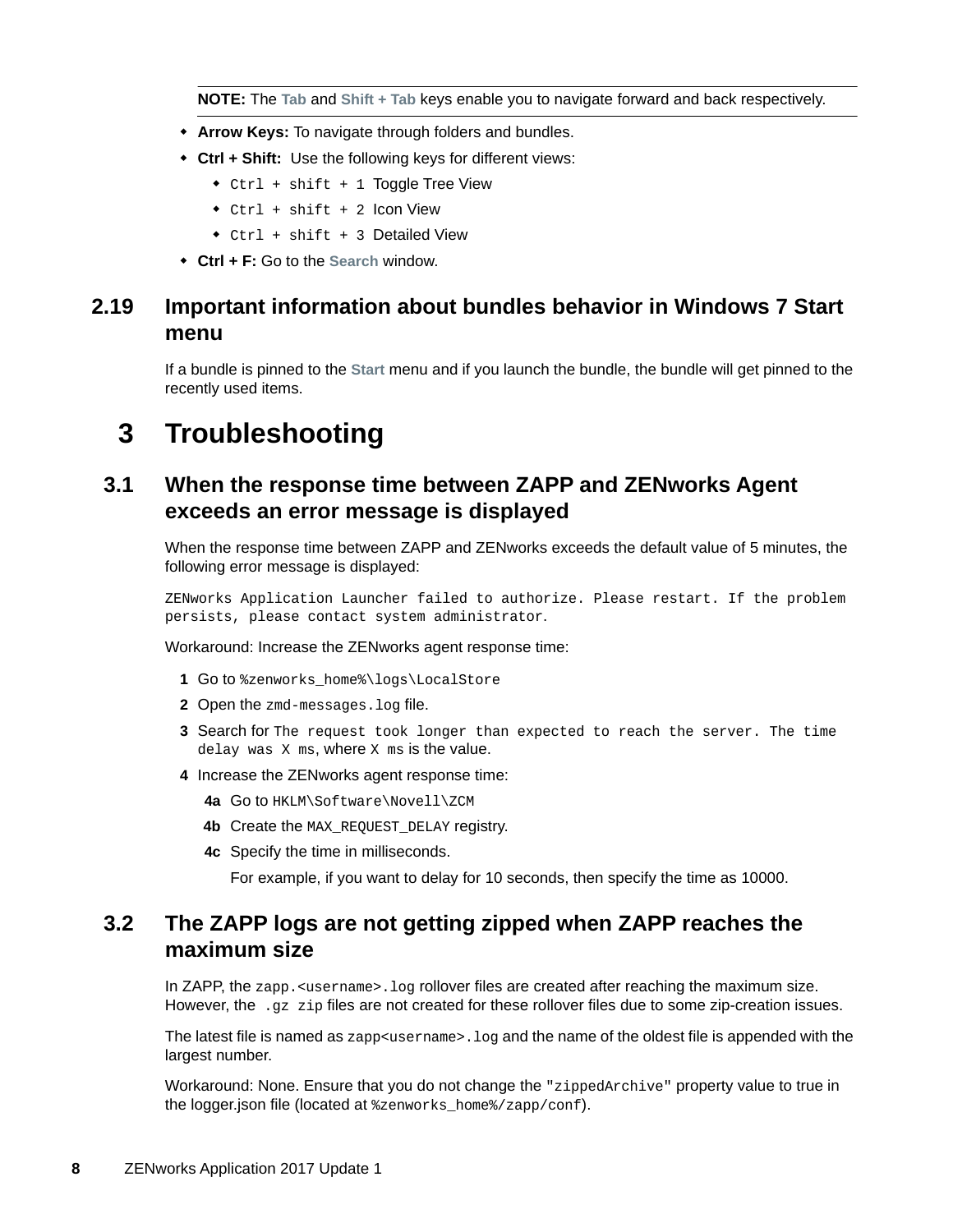## **3.3 ZAPP cannot be launched at startup**

ZAPP cannot be launched at startup to run in the foreground as it is already running in the system tray.

Solution: To launch ZAPP at startup in the foreground from the next login:

- **1** Go to %zenworks\_home%/zapp.
- **2** Open the package. json file.
- **3** Search for the "show" property and change the value from false to true.
- **4** Save the file.

#### **3.4 On Windows 7 the bundle does not get pinned to the taskbar**

If the bundle name contains a reserved word that is defined in

HKEY\_LOCAL\_MACHINE\SOFTWARE\Microsoft\Windows\CurrentVersion\Explorer\FileAssociat ion\AddRemoveNames registry key, then the bundle does not get pinned to the taskbar.

Solution: Do not use the Windows 7 reserved words to create a bundle.

#### **3.5 Two ZENworks icons are displayed in the Start menu**

In the Start menu, under the recently used items two ZENworks icons (ZENworks Application and ZENworks) are displayed for ZAPP. Both the ZENworks icons have the same functionality.

Workaround: None.

### **3.6 The Check For Updates menu might not be displayed in the ZENworks system tray icon**

The **Check For Updates** menu might not be displayed in the ZENworks system tray icon.

Workaround: Restart ZAPP.

#### **3.7 The ZENworks notification window might be displayed in the center of the screen**

The ZENworks notification window might be displayed in the center of the screen.

Workaround: To display the ZENworks notification window on the ZENworks system try icon:

- **1** End all the ZAPP process.
- **2** Go to %localappdata%
- **3** Delete the ZENworks folder and restart ZAPP.

#### **3.8 Bundle with the same name does not get pinned to the taskbar**

If you have a bundle pinned to the taskbar and then assign another bundle to the taskbar that has the same name as the previous bundle, then the bundle does not get pinned to the taskbar at the first refresh.

Workaround: Refresh again.